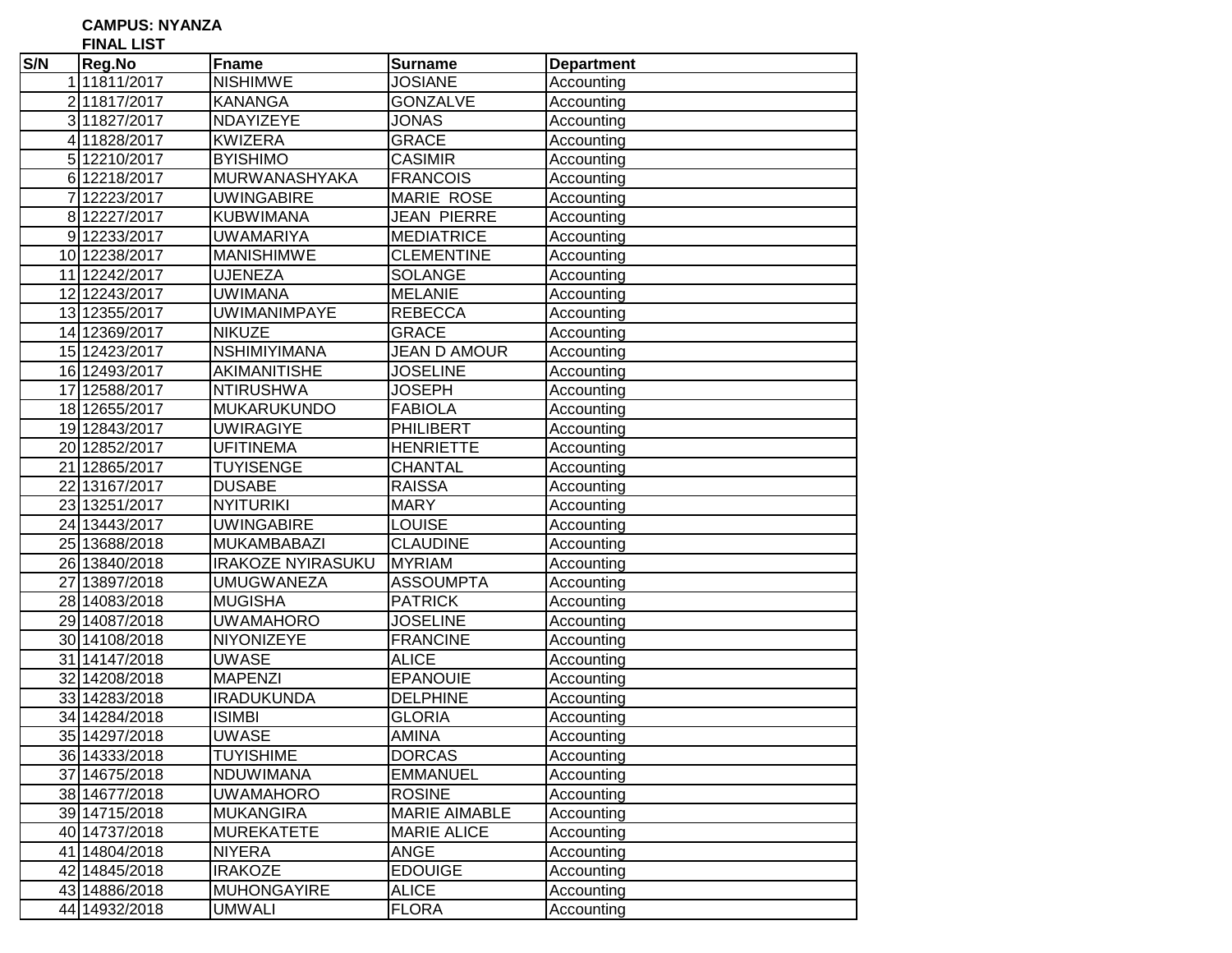|    | 45 14948/2018    | <b>MUKAKARARA</b>      | <b>MARIE CLAIRE</b>    | Accounting                                   |
|----|------------------|------------------------|------------------------|----------------------------------------------|
|    | 46 14957/2018    | <b>NIYONSHUTI</b>      | <b>ESTHER</b>          | Accounting                                   |
|    | 47 15339/2019    | <b>UMUGWANEZA</b>      | <b>VESTINE</b>         | Accounting                                   |
|    | 48 15345/2019    | <b>RUTAYISIRE</b>      | <b>JEAN CLAUDE</b>     | Accounting                                   |
|    | 49 15357/2019    | <b>ISHIMWE</b>         | <b>MARIE MADELEINE</b> | Accounting                                   |
|    | 50 15405/2019    | NYINAWUMUNTU           | <b>FATUMA</b>          | Accounting                                   |
|    | 51 15406/2019    | NIYIGENA NDAHAYO       | <b>DORCAS</b>          | Accounting                                   |
|    | 52 15431/2019    | <b>UWAMWEZI</b>        | <b>VESTINE</b>         | Accounting                                   |
|    | 53 15448/2019    | <b>IBEREHO CYUZUZO</b> | <b>CHANTAL</b>         | Accounting                                   |
|    | 54 16434/2019    | <b>MUNDANIKURE</b>     | <b>JEAN PIERRE</b>     | Accounting                                   |
|    | 55 17016/2020    | <b>UMUGWANEZA</b>      | <b>JEANINE</b>         | Accounting                                   |
|    | 56 17099/2020    | <b>HAKIZIMANA</b>      | <b>JEAN BAPTISTE</b>   | Accounting                                   |
|    | 57 NYZ01359/2013 | <b>UWANYIRIGIRA</b>    | <b>JACQUELINE</b>      | Accounting                                   |
|    | 58 NYZ01992/2014 | <b>KABAHIRE</b>        | <b>ADELINE</b>         | Accounting                                   |
|    | 59 nyz02041/2014 | <b>MUKARUGINA</b>      | <b>MARIE LOUISE</b>    | Accounting                                   |
|    | 60 nyz02333/2015 | <b>KUBWIMANA</b>       | <b>THACIENNE</b>       | Accounting                                   |
|    | 61 nyz02358/2015 | <b>UWIZEYIMANA</b>     | <b>FLORENCE</b>        | Accounting                                   |
|    | 62 nyz02359/2015 | <b>KABASINGA</b>       | MARIE JOSEE            | Accounting                                   |
|    | 63 nyz02472/2016 | <b>UMUTESI</b>         | <b>MARY ROSE</b>       | Accounting                                   |
|    | 64 NYZ02556/2016 | MUNYANDINDA            | <b>JEAN BOSCO</b>      | Accounting                                   |
|    | 65 nyz02636/2016 | <b>MUSHIMIYIMANA</b>   | <b>JEANNETTE</b>       | Accounting                                   |
|    | 66 nyz02647/2011 | <b>UWAMAHORO</b>       | <b>LOUISE</b>          | Accounting                                   |
|    | 67 NYZ02651/2016 | <b>MUKESHIMANA</b>     | <b>MARIE GORETTI</b>   | Accounting                                   |
|    | 68 nyz02652/2016 | <b>KABAGENI</b>        | <b>JOSEPHINE</b>       | Accounting                                   |
|    | 69 NYZ02740/2016 | <b>MUKASINE</b>        | <b>ODETTE</b>          | Accounting                                   |
|    | 70 NYZ02774/2016 | <b>HABIYAKARE</b>      | <b>VALENS</b>          | Accounting                                   |
|    | 71 nyz02775/2016 | <b>MUKAMIHIGO</b>      | <b>SERAPHINE</b>       | Accounting                                   |
|    | 72 NYZ02852/2016 | <b>NDASHIMYE</b>       | <b>THIERRY</b>         | Accounting                                   |
|    | 73 nyz12366/2011 | <b>UWIMANA</b>         | <b>JUSTINE</b>         | Accounting                                   |
|    | 74 13340/2017    | NYIRANTEZIRYAYO        | <b>ANITHA</b>          | <b>Cooperative Management and Accounting</b> |
|    | 75 14659/2018    | <b>MUSHAMBOKAZI</b>    | <b>ANNE MARIE</b>      | Cooperative Management and Accounting        |
|    | 76 14746/2018    | <b>UWIMBABAZI</b>      | <b>ANNE MARIE</b>      | <b>Cooperative Management and Accounting</b> |
| 77 | 14843/2018       | <b>GATOYA</b>          | <b>ELIE</b>            | <b>Cooperative Management and Accounting</b> |
|    | 78 14870/2018    | <b>UWINEZA</b>         | <b>MARIE CLAIRE</b>    | Cooperative Management and Accounting        |
|    | 79 16031/2019    | <b>KANAMUGIRE</b>      | <b>PATERNE</b>         | <b>Cooperative Management and Accounting</b> |
|    | 80 NYZ01697/2014 | <b>BYISHIMO</b>        | <b>ALEXIS</b>          | Cooperative Management and Accounting        |
|    | 81 nyz01828/2014 | <b>ZAHABU</b>          | <b>AIMEE</b>           | Cooperative Management and Accounting        |
|    | 82 nyz02120/2015 | <b>IRIBAGIZA</b>       | <b>EVELYNE</b>         | Cooperative Management and Accounting        |
|    | 83 NYZ02800/2016 | <b>TUYISHIMIRE</b>     | <b>FERDINAND</b>       | Cooperative Management and Accounting        |
|    | 84 11755/2017    | <b>BUTOYI</b>          | <b>BENITA</b>          | Finance                                      |
|    | 85 11819/2017    | <b>BYUKUSENGE</b>      | <b>EMELYNE</b>         | Finance                                      |
|    | 86 11822/2017    | NYIRABAHIRE            | <b>YVONNE</b>          | Finance                                      |
|    | 87 12211/2017    | <b>ADUHIRE BAHATI</b>  | LAURA AURORE           | Finance                                      |
|    | 88 12281/2017    | <b>INGABIRE</b>        | <b>ANGE</b>            | Finance                                      |
|    | 89 12585/2017    | <b>MUGISHA</b>         | <b>HANS FABRICE</b>    | Finance                                      |
|    | 90 13078/2017    | <b>NYIRANEZA</b>       | <b>ASSINATHE</b>       | Finance                                      |
|    | 91 13349/2017    | <b>MUKANSANGA</b>      | <b>CLAIRE</b>          | Finance                                      |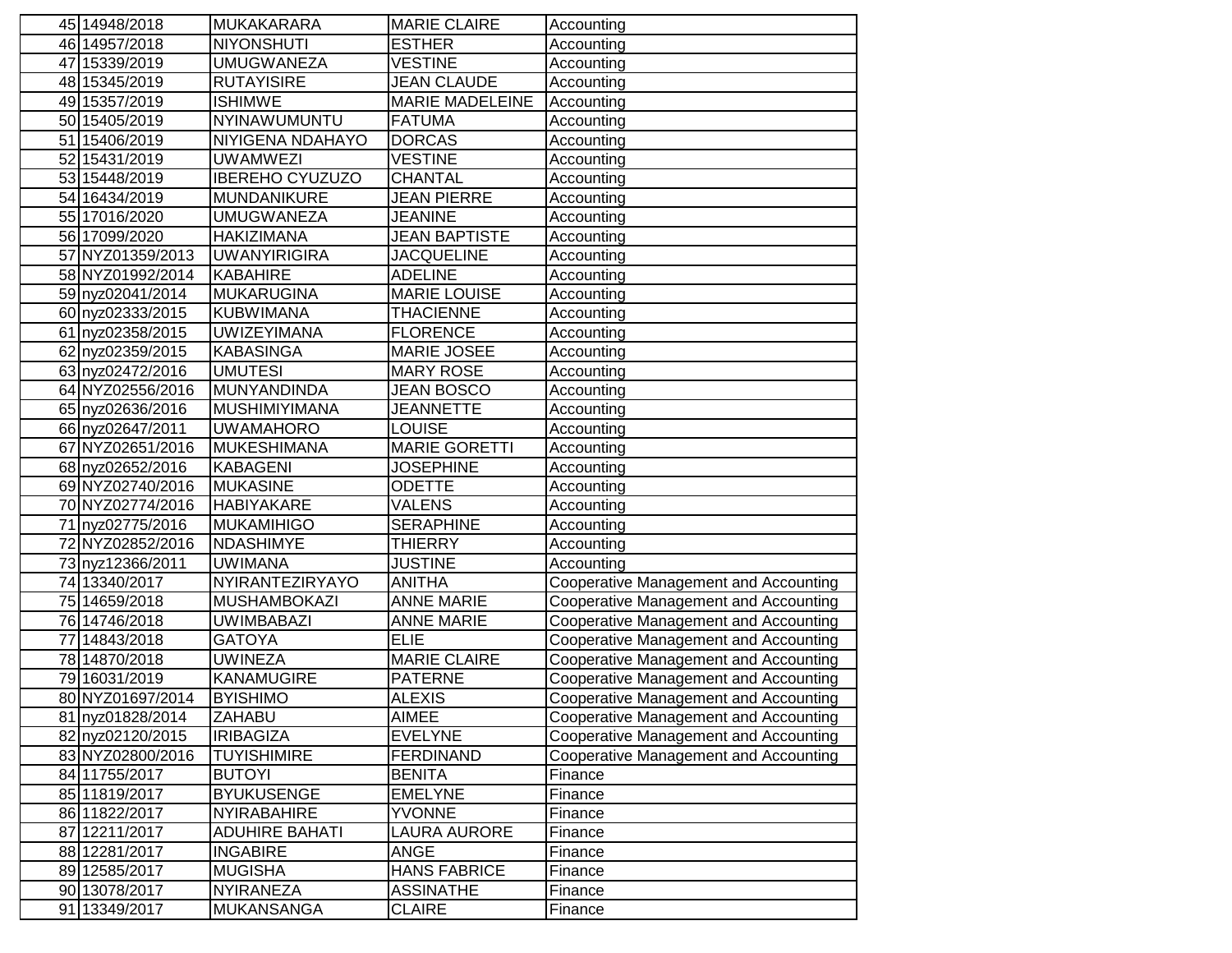| 92 13442/2017                          | <b>UWIZEYIMANA</b>                       | <b>JULIETTE</b>                    | Finance            |
|----------------------------------------|------------------------------------------|------------------------------------|--------------------|
| 93 13653/2018                          | NYIRAZUBA                                | <b>FRANCOISE</b>                   | Finance            |
| 94 13680/2018                          | <b>AKIMANA</b>                           | MELAINE REINE                      | Finance            |
| 95 13685/2018                          | IRAKORA                                  | <b>ESPERANCE</b>                   | Finance            |
| 96 13704/2018                          | <b>GIHOZO</b>                            | YABES PATIENCE                     | Finance            |
| 97 13978/2018                          | <b>MUSHIMIYIMANA</b>                     | <b>CYNTHIA</b>                     | Finance            |
| 98 14085/2018                          | NIYOKWIZERWA                             | <b>EMILE</b>                       | Finance            |
| 99 14095/2018                          | NSENGIYUMVA                              | <b>JACKSON</b>                     | Finance            |
| 100 14097/2018                         | <b>ICYITEGETSE MAHOROADELINE</b>         |                                    | Finance            |
| 101 14105/2018                         | <b>KUBWIMANA</b>                         | <b>JEANNE</b>                      | Finance            |
| 102 14107/2018                         | <b>MUSABWA</b>                           | <b>ROSINE</b>                      | Finance            |
| 103 14112/2018                         | <b>DUKUZIMANA</b>                        | <b>JOSIANE</b>                     | Finance            |
| 104 14200/2018                         | <b>MUKESHIMANA</b>                       | <b>JEANNE</b>                      | Finance            |
| 105 14204/2018                         | <b>INGABIRE</b>                          | <b>JULIENNE</b>                    | Finance            |
| 106 14210/2018                         | ISHIMWE                                  | ANGE CONSOLEE                      | Finance            |
| 107 14228/2018                         | <b>UWERA</b>                             | <b>ALICE</b>                       | Finance            |
| 108 14239/2018                         | <b>ISHIMWE</b>                           | <b>ESTHER</b>                      | Finance            |
| 109 14243/2018                         | <b>MUKARUZIGA</b>                        | <b>ALICE</b>                       | Finance            |
| 110 14287/2018                         | <b>UWUMUKIZA</b>                         | <b>DELPHINE</b>                    | Finance            |
| 111 14311/2018                         | IRAKOZE TETA                             | <b>ALICIA</b>                      | Finance            |
| 112 14543/2018                         | <b>ABIJURU</b>                           | <b>MARIE CLAIRE</b>                | Finance            |
| 113 14661/2018                         | <b>MUSABYIMANA</b>                       | <b>FRANCINE</b>                    | Finance            |
| 114 14749/2018                         | NYIRANEZA                                | <b>FLORENTINE</b>                  | Finance            |
| 115 14778/2018                         | <b>NSABAMAHORO</b>                       | <b>CHRISTINE</b>                   | Finance            |
| 116 14799/2018                         | <b>MUSABYIMANA</b>                       | <b>YVES</b>                        | Finance            |
| 117 14888/2018                         | IRADUKUNDA                               | <b>ADOLPHE</b>                     | Finance            |
| 118 14926/2018                         | <b>MUTABAZI</b>                          | <b>OCTAVE AUGUSTIN</b>             | Finance            |
| 119 14976/2018                         | <b>MUKASHIMWE</b>                        | <b>CLEMENTINE</b>                  | Finance            |
| 120 15039/2019                         | <b>NIYONIZEYE</b>                        | <b>JOY</b>                         | Finance            |
| 121 15354/2019                         | <b>MWUBAHE</b>                           | <b>CHRIST</b>                      | Finance            |
| 122 15360/2019                         | TURINAYO                                 | <b>PAPIAS</b>                      | Finance            |
| 123 15449/2019                         | NSENGUMUREMYI                            | <b>ANGELOS</b>                     | Finance            |
| 124 16980/2020                         | <b>UWIZEYE</b>                           | <b>CLAUDINE</b>                    | Finance            |
| 125 NYZ01570/2013                      | <b>UWAMBAJIMANA</b>                      | <b>JAMES</b>                       | Finance            |
| 126 nyz01652/2013                      | <b>IRAMBONA</b>                          | <b>ERIC</b>                        | Finance            |
| 127 nyz02393/2011                      | YANKURIJE                                | <b>ANTOINETTE</b>                  | Finance            |
| 128 NYZ02507/2016                      | NKURUNZIZA                               | <b>GILBERT</b>                     | Finance            |
| 129 NYZ02598/2016                      | <b>HARERIMANA</b>                        | <b>PIERRE</b>                      | Finance            |
| 130 nyz02658/2016<br>131 nyz02676/2016 | <b>MUKANGARAMBE</b><br><b>DUSABIMANA</b> | <b>SERAPHINE</b><br><b>DIOGENE</b> | Finance<br>Finance |
|                                        | NIZEYIMANA                               |                                    |                    |
| 132 nyz02722/2016                      | <b>BUGINGO</b>                           | <b>FREDERICK</b><br><b>EUGENE</b>  | Finance<br>Finance |
| 133 nyz02735/2016<br>134 NYZ02744/2016 | <b>MASENGESHO</b>                        | <b>RITHA</b>                       | Finance            |
| 135 NYZ02761/2016                      | <b>NININAHAZWE</b>                       | <b>FLORIS</b>                      | Finance            |
| 136 nyz02783/2016                      | <b>ISHIMWE</b>                           | <b>CHRISTO BENEDICT Finance</b>    |                    |
| 137 nyz02858/2011                      | <b>MUKANDINDA</b>                        | <b>FRANCOISE</b>                   | Finance            |
| 138 nyz12578/2011                      | <b>KABAGEMA</b>                          | <b>JOSEPH</b>                      | Finance            |
|                                        |                                          |                                    |                    |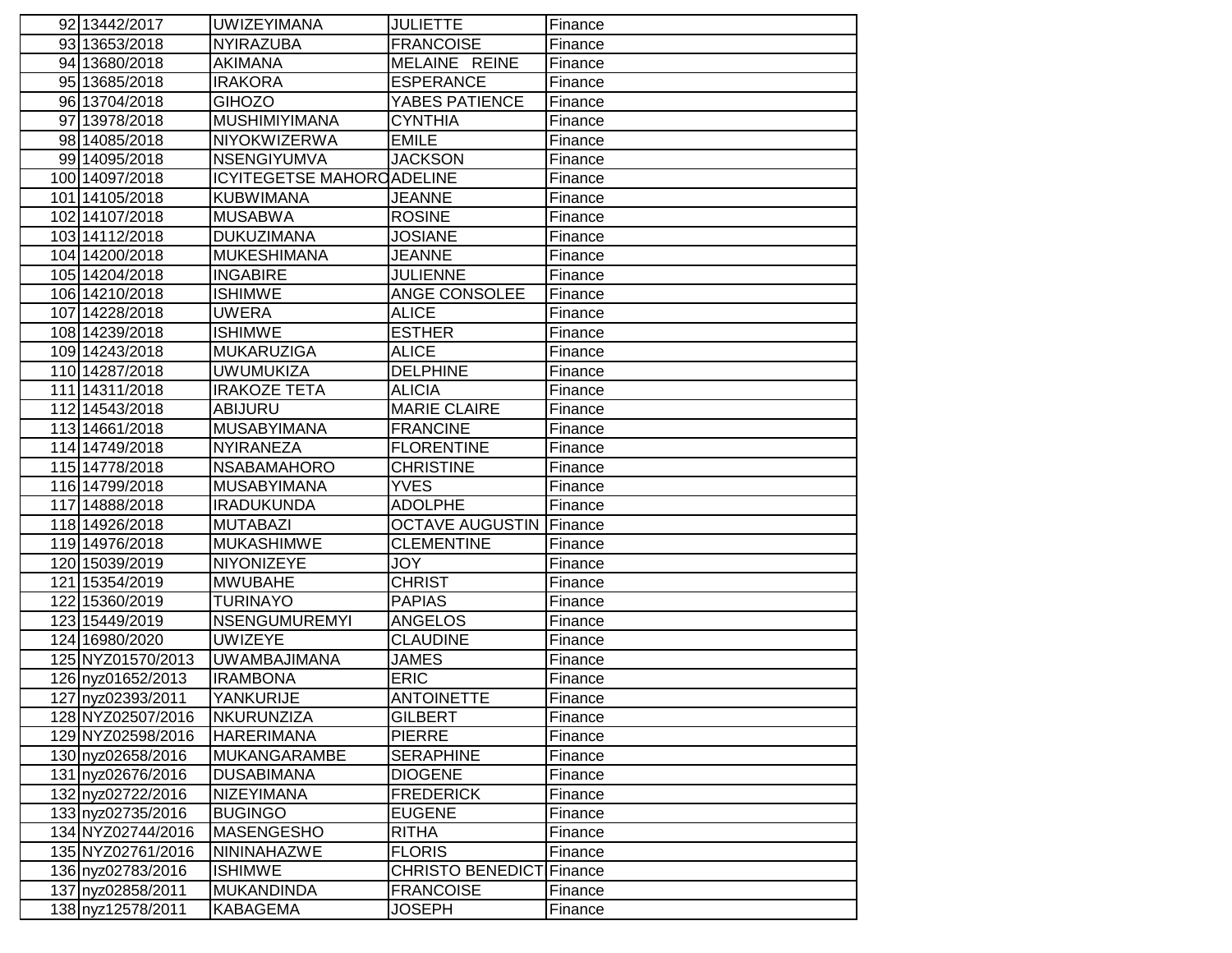|     | 139 13662/2018               | <b>MAGNIFICAT</b>                      | <b>PACIFIQUE</b>                      | Information Systems and Management |
|-----|------------------------------|----------------------------------------|---------------------------------------|------------------------------------|
|     | 140 13663/2018               | <b>UWIMANA</b>                         | <b>CHARLOTTE</b>                      | Information Systems and Management |
|     | 141 14079/2018               | <b>MALAYIKA</b>                        | <b>NIKITA</b>                         | Information Systems and Management |
|     | 142 14081/2018               | RUTAGENGWA ISHIMWCHRISTIN DESIRE       |                                       | Information Systems and Management |
|     | 143 14209/2018               | NYIRANEZA                              | <b>CHANTAL</b>                        | Information Systems and Management |
|     | 144 14739/2018               | <b>TWAGIRUMUREMYI</b>                  | <b>FIDELE</b>                         | Information Systems and Management |
|     | 145 14741/2018               | <b>MUKANDINDA</b>                      | <b>MAISSALA</b>                       | Information Systems and Management |
|     | 146 14782/2018               | <b>DUSABIMANA</b>                      | <b>EMMANUEL</b>                       | Information Systems and Management |
|     | 147 15535/2019               | <b>BIZIMANA</b>                        | <b>DAMIEN</b>                         | Information Systems and Management |
|     | 148 NYZ02260/2015            | <b>NIBAKURE</b>                        | <b>JEANNETTE</b>                      | Information Systems and Management |
|     | 149 11749/2017               | <b>MUCO</b>                            | <b>ANIELLA</b>                        | Law                                |
|     | 150 11931/2017               | <b>ZIBA</b>                            | <b>AGNESS</b>                         | Law                                |
| 151 | 12284/2017                   | <b>IRAKOZE</b>                         | <b>ANGE</b>                           | Law                                |
|     | 152 12433/2017               | <b>NDAYISABA</b>                       | <b>EMMANUEL</b>                       | Law                                |
|     | 153 12565/2017               | WUBAHE                                 | <b>DELPHINE</b>                       | Law                                |
|     | 154 12841/2017               | HABIMANA                               | <b>SYLVAIN</b>                        | Law                                |
|     | 155 12845/2017               | NZAYISENGA                             | <b>MANASSE</b>                        | Law                                |
|     | 156 12979/2017               | MUKARUSANGANWA                         | <b>SPECIOSE</b>                       | Law                                |
| 157 | 13661/2018                   | <b>SAFARI</b>                          | <b>JIMY</b>                           | Law                                |
|     | 158 13689/2018               | <b>UWAMAHORO</b>                       | <b>ANGE</b>                           | Law                                |
|     | 159 13690/2018               | ABAYIZERA                              | <b>DANIELLA</b>                       | Law                                |
|     | 160 13720/2018               | <b>RUTAGAMBWA</b>                      | <b>BERTRAND</b>                       | Law                                |
| 161 | 13991/2018                   | <b>NTAMAKEMWA</b>                      | <b>THIERRY</b>                        | Law                                |
|     | 162 14086/2018               | <b>ISHIMWE IGIHOZO</b>                 | <b>MELISSA</b>                        | Law                                |
|     | 163 14088/2018               | <b>BYIRINGIRO</b>                      | <b>CHRISTINE</b>                      | Law                                |
|     | 164 14099/2018               | <b>DUSENGE</b>                         | ODA JEANNETTE                         | Law                                |
|     | 165 14101/2018               | <b>IYAKAREMYE</b>                      | <b>PATRICK</b>                        | Law                                |
|     | 166 14102/2018               | GIRUBUNTU                              | <b>GREGION ARTHUR</b>                 | Law                                |
| 167 | 14106/2018                   | <b>UWUMUKIZA</b>                       | <b>JEANNETTE</b>                      | Law                                |
|     | 168 14201/2018               | NSANZIMANA ISHIMWE FABRICE             |                                       | Law                                |
|     | 169 14206/2018               | <b>MUNYARUGAMBA</b><br>KARAMBIZI HIRWA | <b>DIEUDONNE</b><br><b>ERIC DAVID</b> | Law                                |
| 171 | 170 14314/2018<br>14338/2018 | UWIMBABAZI                             | <b>JEANINE</b>                        | Law<br>Law                         |
|     | 172 14458/2018               | <b>UWITONZE</b>                        | <b>HENRIETTE</b>                      | Law                                |
|     | 173 14554/2018               | KAREKEZI                               | <b>JOEL</b>                           | Law                                |
|     | 174 14781/2018               | NYIRANEZA                              | <b>LILIANE</b>                        | Law                                |
|     | 175 14798/2018               | TUMWEBAZE                              | <b>MOISE</b>                          | Law                                |
|     | 176 14887/2018               | <b>MUGISHA</b>                         | <b>GAD</b>                            | Law                                |
|     | 177 14890/2018               | NIYONZIMA                              | <b>JUSTIN</b>                         | Law                                |
|     | 178 14972/2018               | <b>RURANGWA</b>                        | <b>LEONARD</b>                        | Law                                |
|     | 179 15089/2019               | <b>NSABIMANA</b>                       | <b>ERIC</b>                           | Law                                |
|     | 180 15353/2019               | <b>BITUNEZE</b>                        | <b>JACQUES GENTIL</b>                 | Law                                |
|     | 181 15462/2019               | <b>ISHIMWE SANGWA</b>                  | <b>ANNICK</b>                         | Law                                |
|     | 182 nyz01707/2014            | <b>MUKANYANDWI</b>                     | <b>AMINA</b>                          | Law                                |
|     | 183 NYZ01818/2014            | <b>MUKESHIMANA</b>                     | <b>ALPHONSINE</b>                     | Law                                |
|     | 184 13657/2018               | <b>NIYIBIZI</b>                        | <b>ALLELUA</b>                        | <b>Rural Development</b>           |
|     | 185 14089/2018               | <b>IMANARIYO IZABAYO</b>               | <b>LILIOSE</b>                        | <b>Rural Development</b>           |